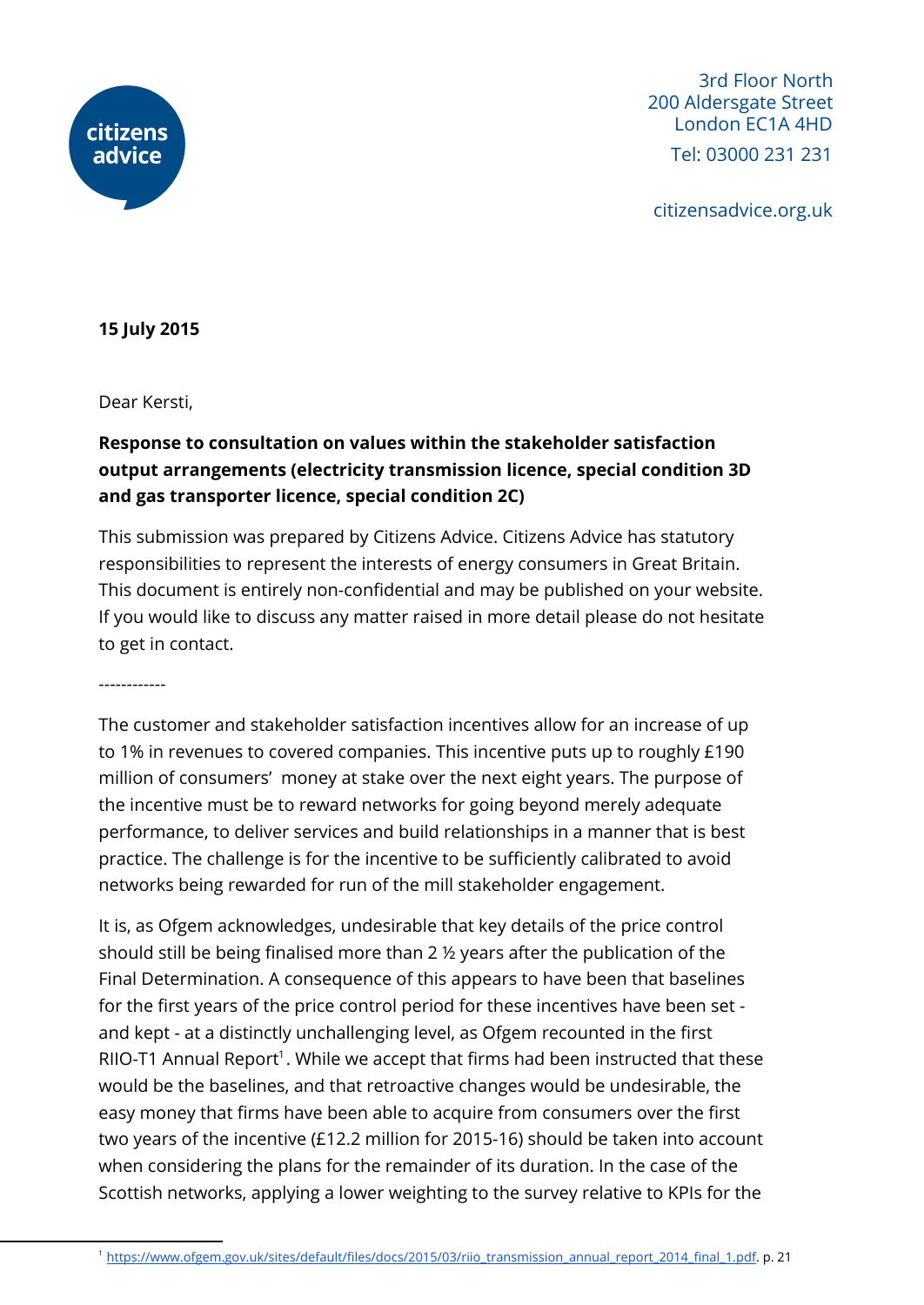first two years, but emphasising the survey in future, is a sensible response to what are evidently weakly calibrated survey baselines

We note that the baselines, as is inevitable when taken from an industry-wide average, mean that the currently best-performing companies can receive rewards even if performance declines. We would prefer to see Ofgem pressing the networks for continuous improvement when it comes to customer and stakeholder satisfaction. The choice of a fixed baseline for the remainder of the price control period works against that. If Ofgem has expectations that this will drive improvement (for example if you believe stakeholders will adapt their scoring to reflect previously exceptional service becoming commonplace) it would be helpful to see analysis that underpins that expectation. While we welcome the higher baseline (and associated cap and collar for the National Grid companies) for the remaining years of the price control, we ask Ofgem to consider whether a steadily increasing baseline would be more appropriate over the remaining six years than a fixed, flat baseline (for example, beginning with 7.4 in year three of the price control and then rising incrementally in subsequent years).

Given the sums of money at stake, clear reporting is also essential. While we recognise that so far the stakeholder incentives have not been fully specified, we note that in the 2013-14 round of annual reporting, companies did not report stakeholder satisfaction in a consistent manner. While three of the the four covered organisations (NGGT, NGET, SHETL) reported survey averages, as covered by the proposals for the baseline and cap and collar, Scottish Power Transmission instead provided the percentage of respondents who graded them 8 or higher. Once this incentive is fully underway, we would expect all companies to communicate in the public-facing reporting, as well as that which is provided directly to Ofgem, the metrics against which cash incentives are being measured.

Weak communication of performance may also make it difficult for stakeholders to provide full feedback on their interaction with networks. While stakeholders' direct experience of encounters with the network are valuable data points, in some cases they will be having to comment on the basis of partial information. Stakeholders do not know what they do not know. A deal that looks good at the time may appear differently in the context of wider network performance - and if that wider performance is not well communicated a stakeholder may be unable to assess how their experience compares with others.

Finally, we agree with the Ofgem's willingness to review the incentive during a potential mid-term review. The survey-based method of feedback may fail to